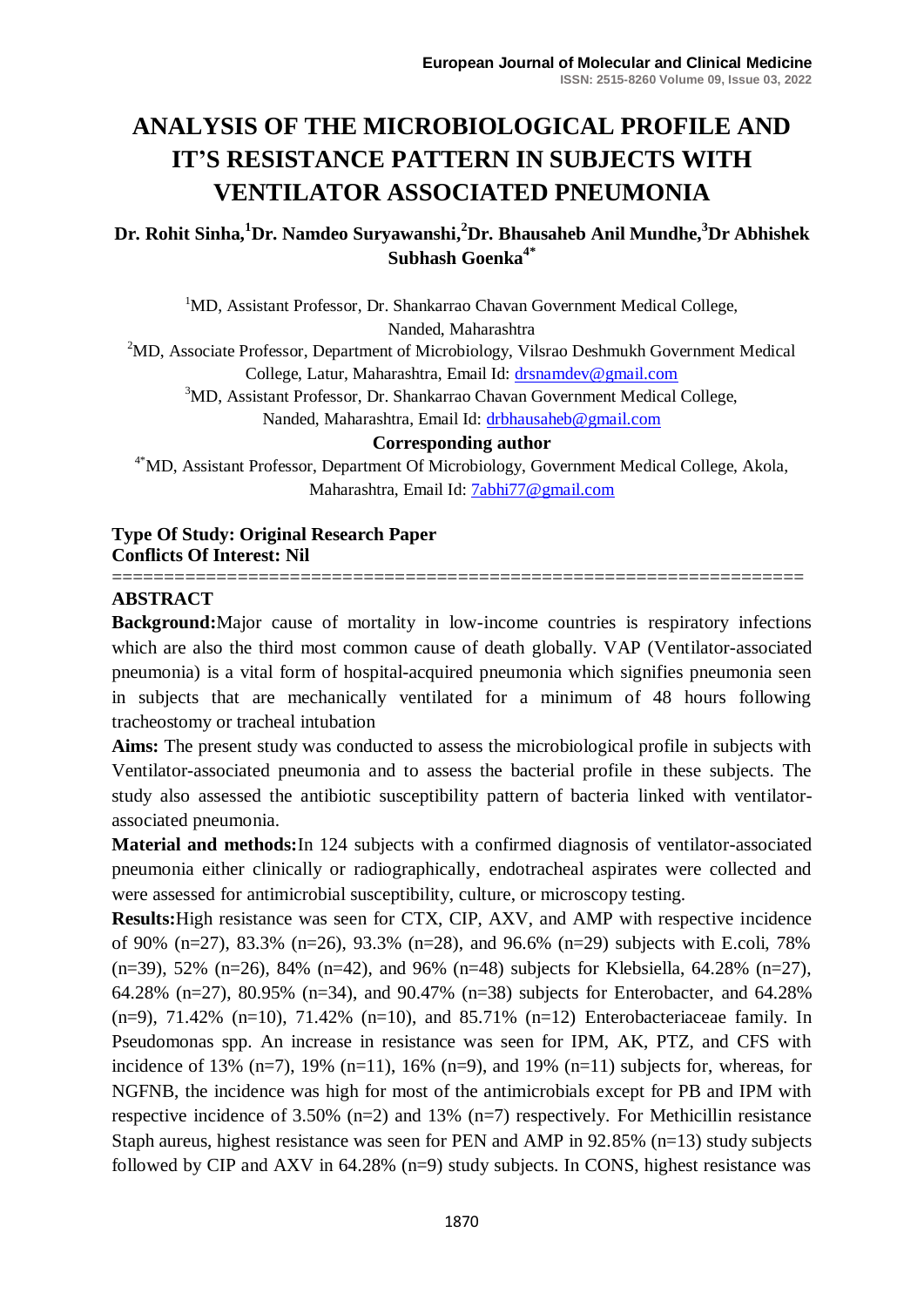seen for PEN in 91.6% (n=11) subjects followed by 83.3% (n=10) subjects, and for AXV and COT with 58.3% (n=7) study subjects each. For streptococcus spp., highest resistance was seen for COT in 66.6% (n=6) subjects followed by PEN in 33.3% (n=3) subjects, and for AMP in 22.2% (n=2) subjects. Foe enterococcus spp., highest resistance was seen for CIP and AMP for 66.6% (n=4) subjects each followed by ERY in 50% (n=3) subjects, and PEN in 33.3% (n=2) subjects

**Conclusion:**The present study concludes that more common isolates were gram-negative compared to the gram-positive. Also, significant resistance was seen for cephalosporins, trimethoprim-sulfamethoxazole, and tetracyclines. Ventilator-associated pneumonia being a major cause of morbidity and death globally, VAP cases should be detected and early treated promptly.

**Keywords:**Microbial resistance, monomicrobial, MRSA, resistance pattern, Ventilator Associated Pneumonia

## **INTRODUCTION**

The second most common cause of infection in hospitalized subjects is VAP (Ventilation Associated Pneumonia) whereas the most common cause is UTI (urinary Tract Infection).Ventilation Associated pneumonia is most commonly seen in the subjects admitted to ICU (intensive care units) of the hospital. ICU-associated pneumonia is usually seen in admitted subjects within the first 48 hours, whereas, Ventilation associated pneumonia is commonly seen after 48 hours of admission to the hospital and mechanical ventilation.Ventilation Associated pneumonia is included in the broader terminology of 'nosocomial pneumonia'.<sup>1</sup>

It is vital to detect the causative organism for Ventilation Associated Pneumonia to get appropriate treatment. For microbiologic investigations to diagnose Ventilation Associated Pneumonia, the samples collected are either non-bronchoscopic or bronchoscopic taken from the lower respiratory tract which is cultured either semiquantitatively or quantitatively. In subjects receiving mechanical ventilation, VAP complicates nearly 8% to 30% of the cases.<sup>2</sup>

Ventilation Associated Pneumonia can lead to complications with high mortality in nearly 10% to 20% of subjects needing mechanical ventilation. The rate of Ventilation Associated Pneumonia is assessed as episodes seen/per 1000 days on a ventilator and it greatly differs in different geographical regions from low cases in the USA with the episode of 4.4/1000 cases to high cases of 13-51/100 days on a ventilator in other geographic regions. In developed countries, the incidence of Ventilation Associated Pneumonia is quite low, whereas, a very high incidence is still seen in less-developed or developing countries. In a study conducted in the Indian setup in two separate ICU settings, the VAP incidence was seen to be 15.8 and  $30.7/1000$  ICU days, whereas, another study reported it to be  $53.2/1000$  days.<sup>3</sup>

The etiologic factors leading to Ventilation Associated Pneumonia include common pathogens seen in the hospital are gram-positive pathogens including staphylococci and candida like fungal agents, and non-fermenters, Acinetobacter, and Pseudomonas spp and other members of the Enterobacteriaceae family. The multidrug-resistant strains' emergence is associated with Ventilation Associated Pneumonia is usually linked to the non-judicial use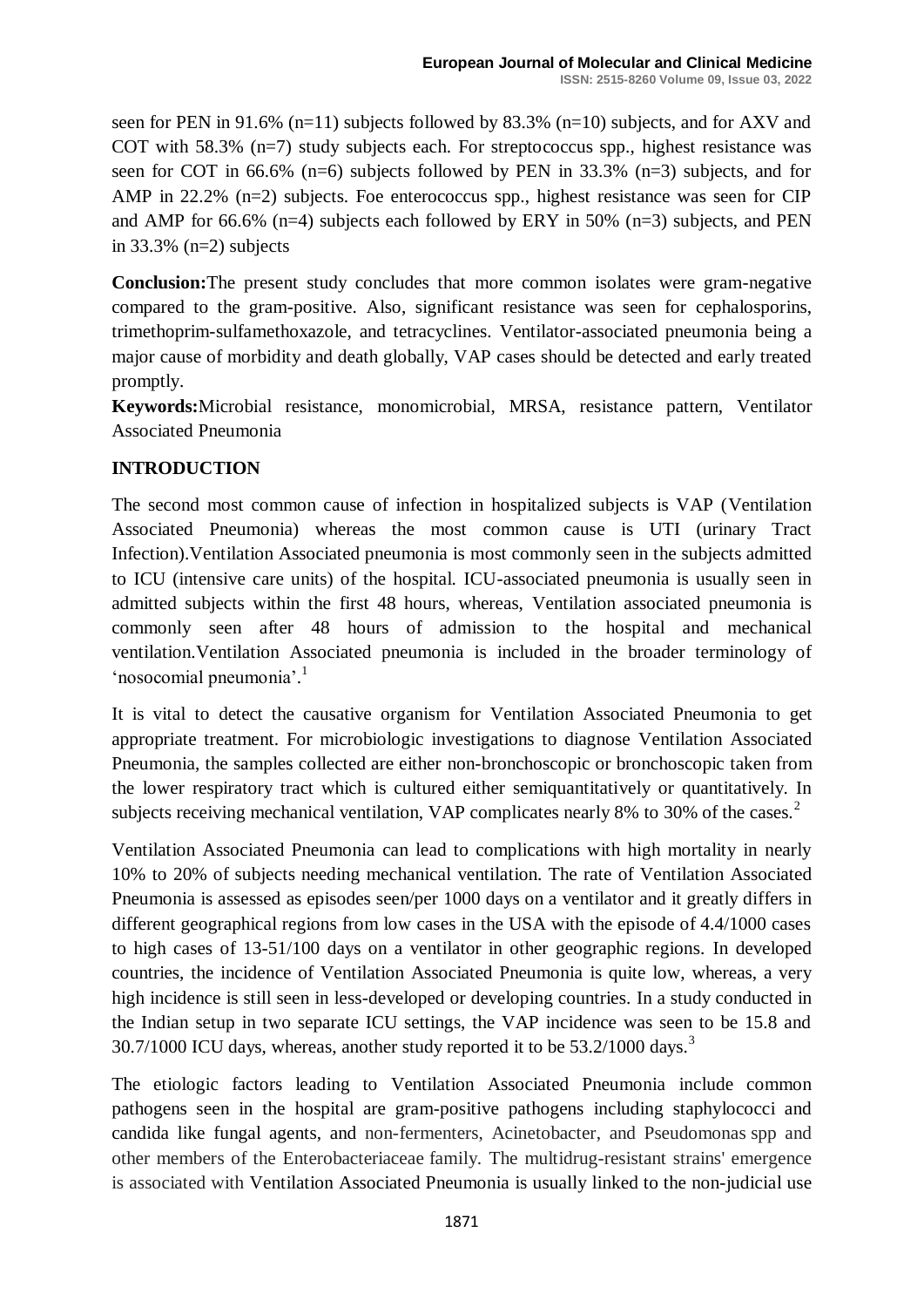of broad-spectrum antibiotics in the early phase of ICU settings in countries that are economically developing.<sup>4</sup>

The present study was conducted to assess the microbiological profile in subjects with Ventilator-associated pneumonia and to assess the bacterial profile in these subjects. The study also assessed the antibiotic susceptibility pattern of bacteria linked with ventilatorassociated pneumonia.

## **MATERIALS AND METHODS**

The present retrospective study was conducted to assess the microbiological profile in subjects with Ventilator-associated pneumonia and to assess the bacterial profile in these subjects. The study also assessed the antibiotic susceptibility pattern of bacteria linked with ventilator-associated pneumonia. The study population was comprised of the ICU subjects admitted to the Institute.

The inclusion criteria for the study were subjects on mechanical ventilation for more than 48 hours, radiographic infiltration evidence of pneumonia, and clinically diagnosed ventilationassociated pneumonia. The study included a total of 124 subjects from both genders with microbiologic and clinical evidence of ventilation-associated pneumonia based on a Clinical Pulmonary Infection Score  $(CPIS)^5$  with a value of more than 6.

For sample collection, endotracheal aspirates were collected by suction catheter by gentle suctioning from the endotracheal tube which was then sent for the quantitative culture analysis. Significance was considered from a colony count of  $\geq 10^5$  CFU (colony forming units). Growth seen below this count was taken as contamination or colonization. Following CLSA (Clinical and Laboratory standard Institute) guidelines, antimicrobial susceptibility tests were conducted and interpreted and the isolate identification was done with standard tests.

For antibiotic susceptibility in non-fermenters and Enterobacteriaceae family, antibiotics used were tigecycline (TGC), polymyxin-B (PB), netilmicin (NET),piperacillin-tazobactam (PTZ), imipenem (IPM), gentamicin (GEN), cotrimoxazole (COT), ciprofloxacin (CIP), chloramphenicol (CHL),cefoperazone-sulbactam (CFS), ceftazidime (CTZ),cefepime (CPM),cefotaxime (CTX),aztreonam (AZT), amoxicillin-clavulanate (AXV), ampicillin (AMP), and amikacin (AK). For Pseudomonas isolates, the exclusions were TGC, COT, CHL< CXT (cefoxitin), AXV, and AMP. In Gram-positive pathogens, antibiotics included were linezolid (LIZ), vancomycin (VAN), erythromycin (ERY),GEN, CIP, COT, CXT,and penicillin (PEN), AXV, and AMP. The surrogate marker for assessing MRSA (methicillin resistance streptococcus aureus) was 30 µg CXT. Also, for antimicrobial susceptibility tests, *Pseudomonas aeruginosa* ATCC 27853, *Staphylococcus aureus* ATCC 25923, and *Escherichia coli* ATCC 25922 control strains were used.

In selected cases, where guidelines of CLSI were not applicable for disc diffusion technique, the strategies adopted were: VAN susceptibility for *Enterococcus* spp and *Staphylococcus* spp, were assessed using British Society for Antimicrobial Chemotherapy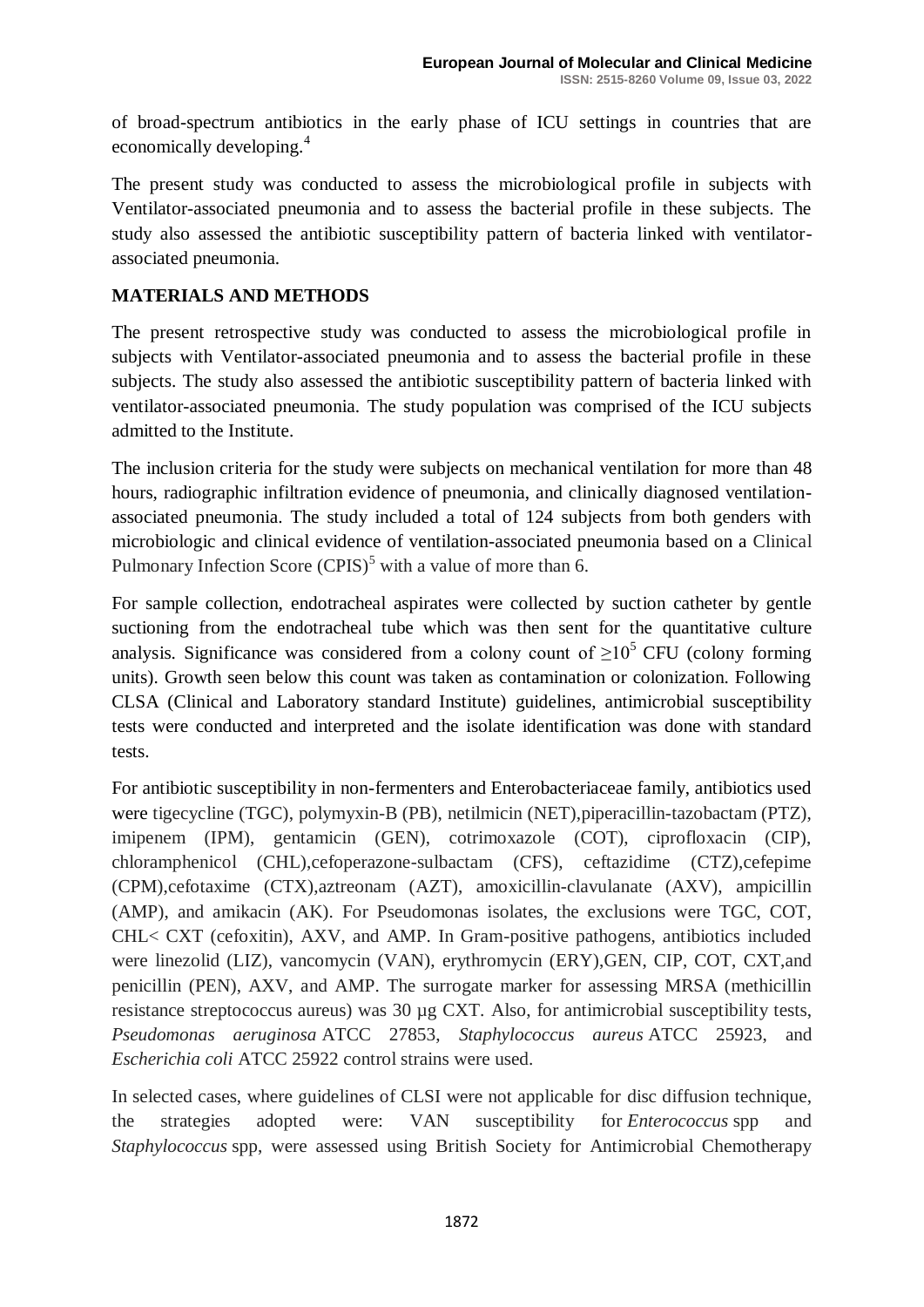guidelines,  $6$  Galani recommendation<sup>7</sup> was used for PB, and CLSI interpretative guideline for Cefoperazone for CFS.

The collected data for clinical and laboratory parameters were taken from the previous medical data record of the institute including the ventilated days number, clinical findings, radiological findings, and CPIS scores were taken from ICU and medical records. The collected data were subjected to the statistical evaluation using SPSS software version 21 (Chicago, IL, USA) and one-way ANOVA and t-test for results formulation. The data were expressed in percentage and number, and mean and standard deviation. The level of significance was kept at  $p<0.05$ .

## **RESULTS**

The present retrospective study was conducted to assess the microbiological profile in subjects with Ventilator-associated pneumonia and to assess the bacterial profile in these subjects. The study also assessed the antibiotic susceptibility pattern of bacteria linked with ventilator-associated pneumonia. The study included a total of 124 subjects from both genders with microbiologic and clinical evidence of ventilation-associated pneumonia based on a Clinical Pulmonary Infection Score  $(CPIS)^5$  with a value of more than 6. On assessing the distribution of the pathogens in the present study it was seen that 256 gram-negative pathogens were isolated from the study subjects, most commonly isolated pathogen was NFGNB seen in 24.60% (n=63) subjects followed by Pseudomonas spp in 22.26% (n=57) subjects, Klebsiella spp in 19.53% (n=50) subjects, Enterobacter spp in  $16.40\%$  (n=42) subjects, E. coli in 11.71% ( $n=30$ ) subjects, and Enterobacteriaceae in 5.46% ( $n=14$ ) study subjects respectively.For gram-positive pathogens, lesser (n=53) pathogens were isolated most commonly seen isolate was Staphylococcus aureus seen in 26.41% (n=14) subjects followed by CONS and candida spp in 22.64% (n=12) subjects, Streptococcus spp in 16.98%  $(n=9)$  subjects, and Enterococcus spp in 11.32%  $(n=6)$  study subjects (Table 1).

For the resistant strains in the study subjects with ventilator associated pneumonia, it was seen that a high resistance was seen for CTX, CIP, AXV, and AMP with respective incidence of 90% (n=27), 83.3% (n=26), 93.3% (n=28), and 96.6% (n=29) subjects with E.coli, 78% (n=39), 52% (n=26), 84% (n=42), and 96% (n=48) subjects for Klebsiella, 64.28% (n=27), 64.28% (n=27), 80.95% (n=34), and 90.47% (n=38) subjects for Enterobacter, and 64.28%  $(n=9)$ , 71.42%  $(n=10)$ , 71.42%  $(n=10)$ , and 85.71%  $(n=12)$  Enterobacteriaceae family. Apart from Enterobacter spp. Increased resistance was seen for IPM, CFS, and PTZ which are commonly used drugs in the ICU. For PB, no strain of Klebsiella, Enterobacter, or Enterobacteriaceae was has shown any resistance as shown in Table 2.

Concerning the resistance form for the NGFNB (to non-fermentative gram-negative bacilli) and pseudomonas spp, in the study subjects which were the two most commonly seen hospital-associated microbes, it was seen that in Pseudomonas spp. An increase in resistance was seen for IPM, AK, PTZ, and CFS with the incidence of  $13\%$  (n=7),  $19\%$  (n=11),  $16\%$  $(n=9)$ , and 19%  $(n=11)$  subjects, whereas, for NGFNB, the incidence was high for most of the antimicrobials except for PB and IPM with the respective incidence of 3.50% (n=2) and 13% (n=7) respectively as shown in Table 3.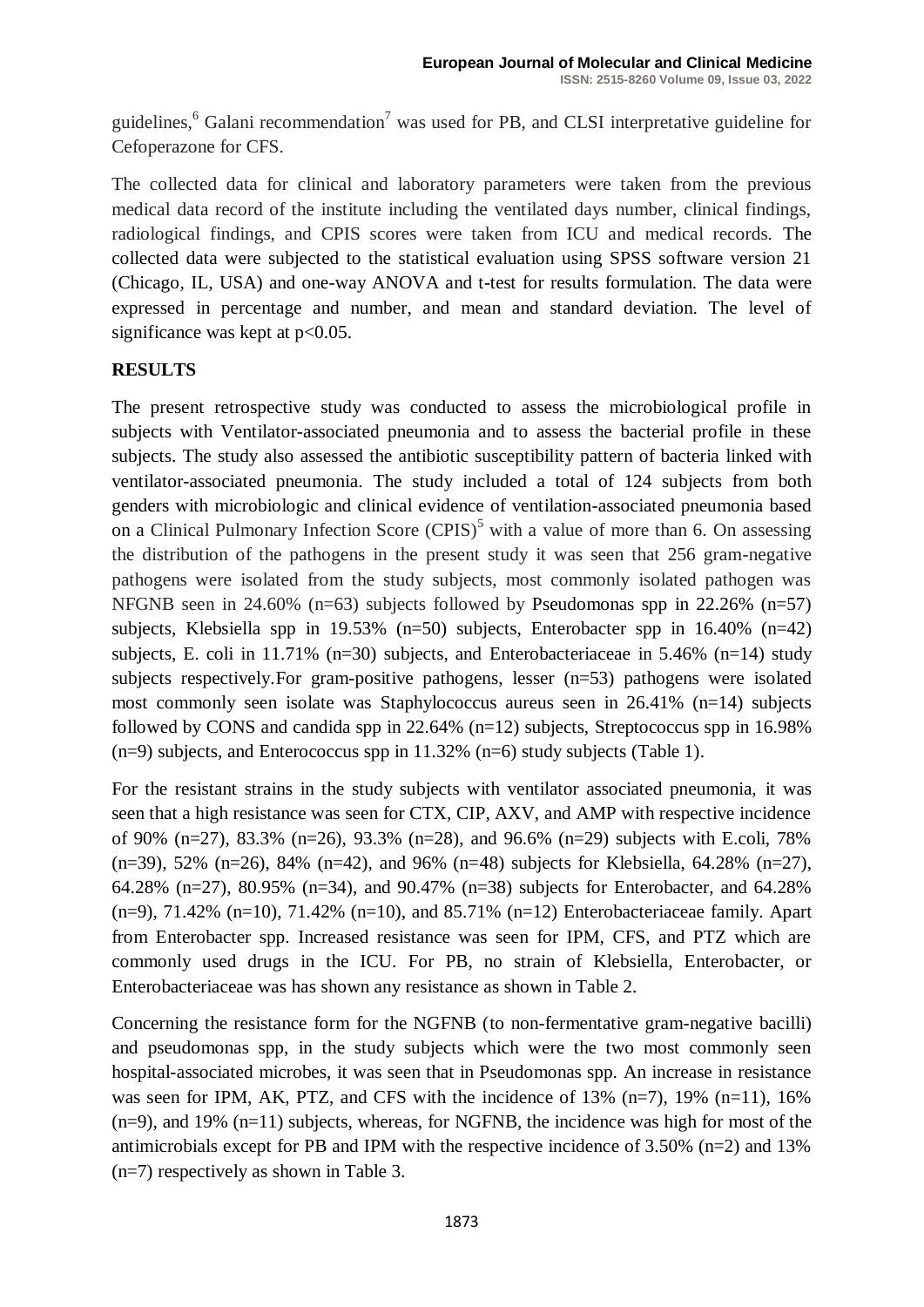On assessing the antimicrobial resistance in Gram-positive pathogens in the study subjects, it was seen that Methicillin resistance to Staph aureus, highest resistance was seen for PEN and AMP in 92.85% (n=13) study subjects followed by CIP and AXV in 64.28% (n=9) study subjects. In CONS, highest resistance was seen for PEN in 91.6% (n=11) subjects followed by 83.3% (n=10) subjects, and for AXV and COT with 58.3% (n=7) study subjects each. For streptococcus spp., highest resistance was seen for COT in 66.6% (n=6) subjects followed by PEN in 33.3% (n=3) subjects, and for AMP in 22.2% (n=2) subjects. For enterococcus spp., the highest resistance was seen for CIP and AMP for 66.6% (n=4) subjects each followed by ERY in 50% (n=3) subjects, and PEN in 33.3% (n=2) subjects as depicted in Table 4.

#### **DISCUSSION**

The present retrospective study was conducted to assess the microbiological profile in subjects with Ventilator-associated pneumonia and to assess the bacterial profile in these subjects. The study also assessed the antibiotic susceptibility pattern of bacteria linked with ventilator-associated pneumonia. The study included a total of 124 subjects from both genders with microbiologic and clinical evidence of ventilation-associated pneumonia based on a Clinical Pulmonary Infection Score  $(CPIS)^5$  with a value of more than 6. On assessing the distribution of the pathogens in the present study it was seen that 256 gram-negative pathogens were isolated from the study subjects, most commonly isolated pathogen was NFGNB, seen in 24.60% (n=63) subjects followed by Pseudomonas spp in 22.26% (n=57) subjects, Klebsiella spp in 19.53% (n=50) subjects, Enterobacter spp in  $16.40\%$  (n=42) subjects, E. coli in 11.71% ( $n=30$ ) subjects, and Enterobacteriaceae in 5.46% ( $n=14$ ) study subjects respectively. For gram-positive pathogens, lesser (n=53) pathogens were isolated most commonly seen isolate was Staphylococcus aureus seen in 26.41% (n=14) subjects followed by CONS and candida spp in  $22.64\%$  (n=12) subjects, Streptococcus spp in 16.98%  $(n=9)$  subjects, and Enterococcus spp in 11.32%  $(n=6)$  study subjects. These results were consistent with the findings of Goel V et al<sup>7</sup> in 2012 and Krishnamurthy V et al<sup>8</sup> in 2013 where authors reported similar distribution of pathogens in subjects with ventilator-associated pneumonia.

Concerning the resistant strains in the study subjects with ventilator associated pneumonia, it was seen that a high resistance was seen for CTX, CIP, AXV, and AMP with respective incidence of 90%  $(n=27)$ , 83.3%  $(n=26)$ , 93.3%  $(n=28)$ , and 96.6%  $(n=29)$  subjects with E.coli, 78% (n=39), 52% (n=26), 84% (n=42), and 96% (n=48) subjects for Klebsiella, 64.28% (n=27), 64.28% (n=27), 80.95% (n=34), and 90.47% (n=38) subjects for Enterobacter, and 64.28% (n=9), 71.42% (n=10), 71.42% (n=10), and 85.71% (n=12) Enterobacteriaceae family. Apart from Enterobacter spp. Increased resistance was seen for IPM, CFS, and PTZ which are commonly used drugs in the ICU. For PB, no strain of Klebsiella, Enterobacter, or Enterobacteriaceae was has shown any resistance. These findings were in agreement with the results of Noyal MJ et al<sup>9</sup> in 2009 and Mukhopadhyay C et al<sup>10</sup> in 2010 where authors reported similar antimicrobial resistance in gram-negative microbes in their studies.

For the resistance form for the NGFNB (to non-fermentative gram-negative bacilli) and pseudomonas spp, in the study subjects which were the two most commonly seen hospital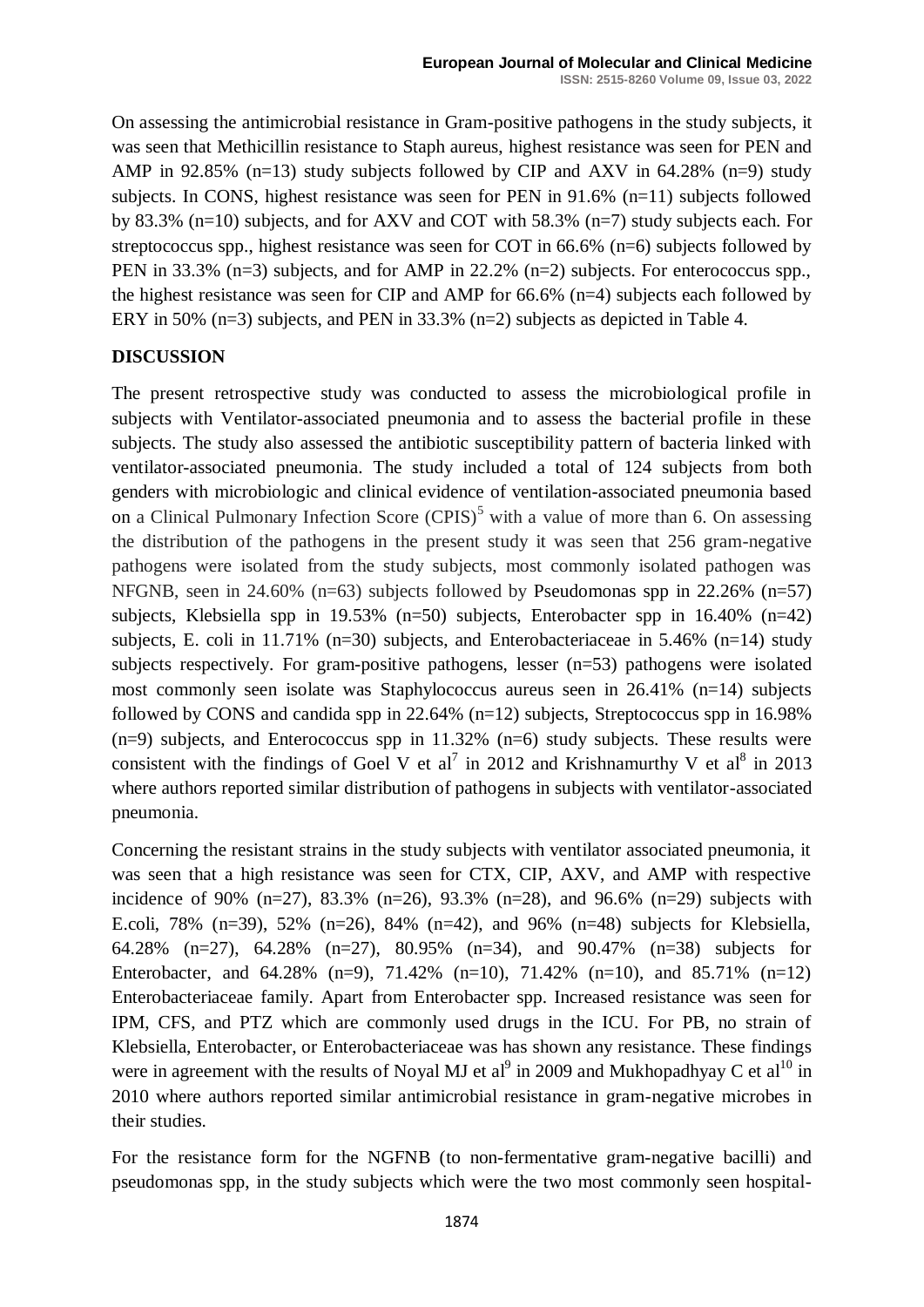associated microbes, it was seen that in Pseudomonas spp. An increase in resistance was seen for IPM, AK, PTZ, and CFS with incidence of  $13\%$  (n=7),  $19\%$  (n=11),  $16\%$  (n=9), and  $19\%$ (n=11) subjects for, whereas, for NGFNB, the incidence was high for most of the antimicrobials except for PB and IPM with respective incidence of 3.50% (n=2) and 13% (n=7) respectively. On assessing the antimicrobial resistance in Gram-positive pathogens in the study subjects, it was seen that Methicillin resistance to Staph aureus, highest resistance was seen for PEN and AMP in 92.85% (n=13) study subjects followed by CIP and AXV in 64.28% (n=9) study subjects. In CONS, highest resistance was seen for PEN in 91.6% (n=11) subjects followed by 83.3% ( $n=10$ ) subjects, and for AXV and COT with 58.3% ( $n=7$ ) study subjects each. For streptococcus spp., highest resistance was seen for COT in 66.6% (n=6) subjects followed by PEN in  $33.3\%$  (n=3) subjects, and for AMP in  $22.2\%$  (n=2) subjects. For enterococcus spp., the highest resistance was seen for CIP and AMP for  $66.6\%$  (n=4) subjects each followed by ERY in 50%  $(n=3)$  subjects, and PEN in 33.3%  $(n=2)$  subjects. These results were similar to the studies of Lee MS et al<sup>11</sup> in 2013 and Safdar N et al<sup>12</sup> in 2005 where authors have reported comparable antimicrobial resistance in gram-negative and gram-positive microbes as of the present study.

#### **CONCLUSION**

Within its limitations, the present studies conclude that more common isolates were gramnegative compared to the gram-positive. Also, significant resistance was seen for cephalosporins, trimethoprim-sulfamethoxazole, and tetracyclines. Ventilator-associated pneumonia being a major cause of morbidity and death globally, VAP cases should be detected and early treated promptly. The present study had a few limitations including a small sample size, shorter monitoring period, and geographical area biases. Hence, more longitudinal studies with larger sample size and longer monitoring period will help reach a definitive conclusion.

#### **REFERENCES**

- 1. Kalanuria AA, Zai W, Mirski M. Ventilator associated pneumonia in the ICU. Crit Care. 2014;18:208.
- 2. Dudeck MA, Weiner LM, Allen-Bridson K, Malpiedi PJ, Peterson KD, Pollock DA, et al. National Healthcare Safety Network (NHSN) report, data summary for 2012, Device-associated module. Am J Infect Control. 2013;41:1148–66.
- 3. Khilnani GC, Jain N. Ventilator-associated pneumonia: changing microbiology and implications. Indian J Crit Care Med. 2013;17:331–2.
- 4. Charles MP, Easow JM, Joseph NM, Ravishankar M, Kumar S, Umadevi S. Incidence and risk factors of ventilator-associated pneumonia in a tertiary care hospital. Australas Med J. 2013;6:178–82.
- 5. Fartoukh M, Maitre B, Honoré S, Cerf C, Zahar JR, Brun-Buisson C. Diagnosing pneumonia during mechanical ventilation: the clinical pulmonary infection score revisited. Am J Respir Crit Care Med. 2003;168:173–9.
- 6. Clinical and Laboratory Standards Institute 2012. *Performance standards for antimicrobial susceptibility testing. 22nd international supplement*. M100- S22. Wayne, PA, USA: CLSI; 2012.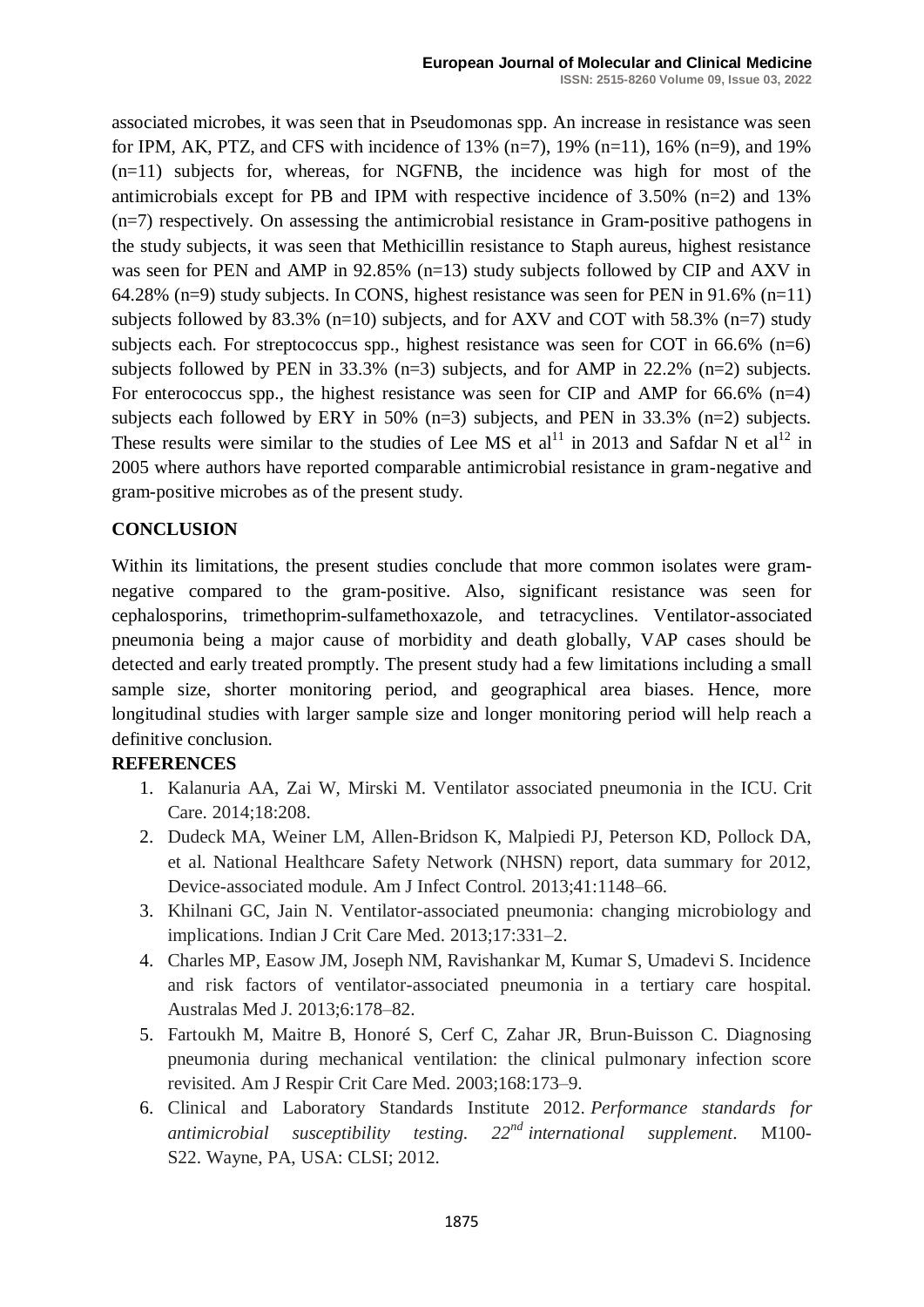- 7. Goel V, Hogade SA, Karadesai S.Ventilator-associated pneumonia in a medical intensive care unit: Microbial etiology, susceptibility patterns of isolated microorganisms and outcome Indian J Anaesth. 2012;56:558-62
- 8. Krishnamurthy V, Vijaykumar G.S., and Nagaraj E.R. Phenotypic and Genotypic Methods for Detection of Extended Spectrum β Lactamase Producing Escherichia coli and Klebsiella pneumoniae Isolated from Ventilator-Associated Pneumonia J Clin Diagn Res. 2013; 7:1975–8.
- 9. Noyal MJ, Menezes GA, Harish BN, Sujatha S, Parija SC. Simple screening tests for detection of carbapenemases in clinical isolates of non fermentative Gram-negative bacteria. Indian J Med Res. 2009;129:707-12
- 10. Mukhopadhyay C, Krishna S, Shenoy A, Prakashini K. Clinical, radiological and microbiological corroboration to assess the role of endotracheal aspirate in diagnosing ventilator-associated pneumonia in an intensive care unit of a tertiary care hospital, India. Int J Infect Control 2010;61:991-19.
- 11. Lee MS, Walker V, Chen LF, Sexton DJ, Anderson DJ et al. DICON The Epidemiology of Ventilator-Associated Pneumonia in a Network of Community Hospitals. A Prospective Multicenter Study. Infect Control Hosp Epidemiol.2013;34:657-62.
- 12. Safdar N, Dezfuliane, Collard H, Saint S. Clinical and economic consequences of ventilator-associated pneumonia: a systematic review.Crit Care Med. 2005;33:2184- 93.

| S. No                | <b>Microorganisms</b> | Percentage $(\% )$ | Number (n)     |  |
|----------------------|-----------------------|--------------------|----------------|--|
| <b>Gram-negative</b> | <b>NFGNB</b>          | 24.60              | 63             |  |
|                      | Pseudomonas spp       | 22.26              | 57             |  |
|                      | Enterobacteriaceae    | 5.46               | 14             |  |
|                      | Enterobacter spp      | 16.40              | 42<br>50<br>30 |  |
|                      | Klebsiella spp        | 19.53              |                |  |
|                      | E.coli                | 11.71              |                |  |
|                      | Total                 | 100                | 256            |  |
| <b>Gram-positive</b> | Candida spp           | 22.64              | 12             |  |
|                      | Enterococcus spp      | 11.32              | 6              |  |
|                      | Streptococcus spp     | 16.98              | 9              |  |
|                      | <b>CONS</b>           | 22.64              | 12             |  |
|                      | Staphylococcus aureus | 26.41              | 14             |  |
|                      | Total                 | 100                | 53             |  |

# **TABLES**

**Table 1:Distribution of gram-negative and gram-positive pathogens in the ventilatorassociated pneumonia subjects**

| AMA (anti-       | E. coli |               | Klebsiella Sp. |               | Enterobacter sp. |               | <b>Enterobacteriaceae</b> |               |
|------------------|---------|---------------|----------------|---------------|------------------|---------------|---------------------------|---------------|
| microbial agent) | $n=30$  | $\frac{6}{6}$ | $n=50$         | $\frac{6}{6}$ | $n=42$           | $\frac{0}{0}$ | $n=14$                    | $\frac{0}{0}$ |
| <b>PB</b>        |         | 3.33          |                |               |                  |               |                           |               |
| $\mathbf{CIP}$   | 25      | 83.3          | 26             | 52            | 23               | 54.76         |                           | 71.42         |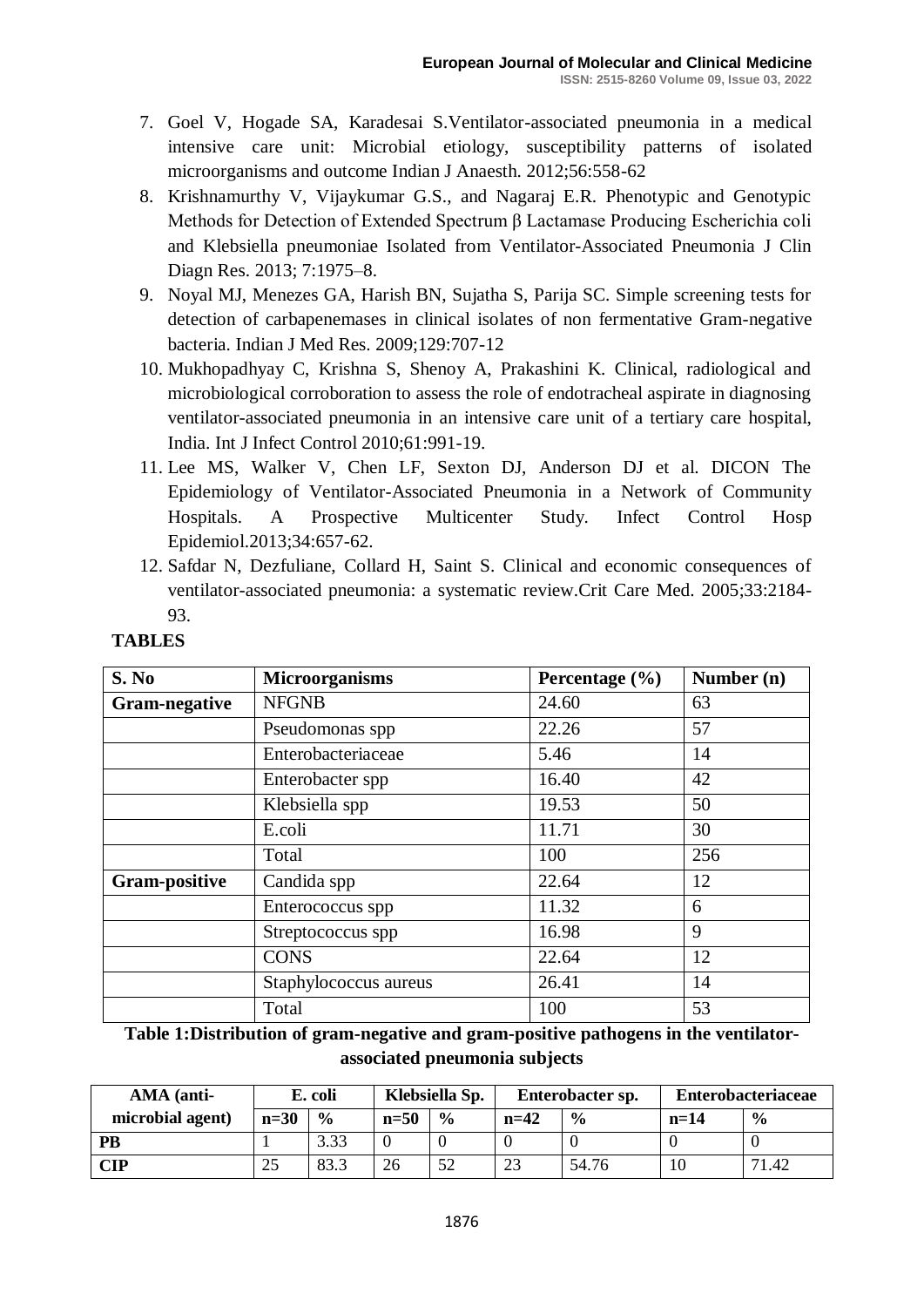#### **European Journal of Molecular and Clinical Medicine**

**ISSN: 2515-8260 Volume 09, Issue 03, 2022**

| <b>COT</b> | 22              | 73.3 | 37 | 74 | 27     | 64.28 | 11             | 78.57 |
|------------|-----------------|------|----|----|--------|-------|----------------|-------|
| <b>CHL</b> | 3               | 10   | 9  | 18 | 13     | 30.95 | 5              | 35.71 |
| <b>AZT</b> | $\tau$          | 23.3 | 15 | 30 | 12     | 28.57 | $\overline{2}$ | 14.28 |
| <b>NET</b> | $5\overline{)}$ | 16.6 | 11 | 23 | 13     | 30.95 | $\overline{4}$ | 28.57 |
| <b>GEN</b> | 14              | 46.6 | 22 | 39 | 23     | 54.76 | 10             | 71.42 |
| AK         | 9               | 30   | 11 | 22 | 18     | 42.85 | 9              | 64.28 |
| <b>IPM</b> | 2               | 6.66 | 9  | 18 | $\tau$ | 16.6  | $\overline{2}$ | 14.28 |
| <b>PTZ</b> | 6               | 20   | 14 | 28 | 13     | 30.95 | $\mathbf{1}$   | 7.14  |
| <b>CFS</b> | 5               | 16.6 | 16 | 32 | 13     | 30.95 | $\overline{2}$ | 14.28 |
| <b>CPM</b> | 7               | 23.3 | 15 | 30 | 16     | 38.09 | 6              | 42.85 |
| <b>CTZ</b> | $\overline{7}$  | 23.3 | 15 | 30 | 17     | 40.47 | $\mathfrak{S}$ | 35.71 |
| <b>CTX</b> | 27              | 90   | 39 | 78 | 27     | 64.28 | 9              | 64.28 |
| <b>AXV</b> | 28              | 93.3 | 42 | 84 | 34     | 80.95 | 10             | 71.42 |
| <b>AMP</b> | 29              | 96.6 | 48 | 96 | 38     | 90.47 | 12             | 85.71 |

**Table 2: Antibiotic resistance in the study subjects to the Enterobacteriaceae family**

| $(anti-)$<br>AMA | <b>NGFNB</b> |               | Pseudomonas spp. |               |
|------------------|--------------|---------------|------------------|---------------|
| microbial agent) | $n=63$       | $\frac{0}{0}$ | $n=57$           | $\frac{6}{6}$ |
| <b>PB</b>        | 1            | 1.58          | $\overline{2}$   | 3.50          |
| CIP              | 48           | 76.19         | 14               | 24.56         |
| <b>COT</b>       | 50           | 79.36         |                  |               |
| <b>CHL</b>       | 21           | 33.33         |                  |               |
| <b>AZT</b>       | 33           | 52.38         | $\overline{7}$   | 12.28         |
| <b>NET</b>       | 29           | 46.03         | 9                | 15.78         |
| <b>GEN</b>       | 45           | 71.42         | 14               | 24            |
| AK               | 43           | 68.25         | 11               | 19            |
| <b>IPM</b>       | 21           | 33.33         | $\overline{7}$   | 13            |
| <b>PTZ</b>       | 35           | 55.55         | 9                | 16            |
| <b>CFS</b>       | 25           | 39.68         | 11               | 19            |
| <b>CPM</b>       | 44           | 69.84         | 8                | 14            |
| <b>CTZ</b>       | 36           | 57.14         | 18               | 32            |
| <b>CTX</b>       | 56           | 88.88         | 18               | 31            |
| <b>AXV</b>       | 53           | 84.12         |                  |               |
| AMP              | 59           | 93.65         |                  |               |

**Table 3: Antibiotic resistance in the study subjects to non-fermentative gram-negative bacilli and Pseudomonas sp.**

| <b>AMA</b><br>(anti- | <b>Staph aureus</b> |               | <b>CONS</b> |                          | Streptococcus spp. |               | Enterococcus spp. |                          |
|----------------------|---------------------|---------------|-------------|--------------------------|--------------------|---------------|-------------------|--------------------------|
| microbial agent)     | $n=14$              | $\frac{6}{9}$ | $n=12$      | $\frac{6}{6}$            | $n=9$              | $\frac{6}{6}$ | $n=6$             | $\frac{6}{6}$            |
| <b>LIZ</b>           |                     |               |             | $\overline{\phantom{a}}$ |                    | -             |                   |                          |
| <b>VAN</b>           |                     |               |             |                          |                    |               |                   | 16.6                     |
| <b>CXT</b>           |                     | 50            |             | 41.6                     |                    |               |                   | $\overline{\phantom{0}}$ |
| <b>PEN</b>           | 13                  | 92.85         | 11          | 91.6                     | 3                  | 33.3          | $\overline{2}$    | 33.3                     |
| <b>ERY</b>           |                     | 50            | 5           | 41.6                     |                    | 11.1          | 3                 | 50                       |
| <b>CIP</b>           | Q                   | 64.28         | 6           | 50                       |                    | 11.1          | $\overline{4}$    | 66.6                     |